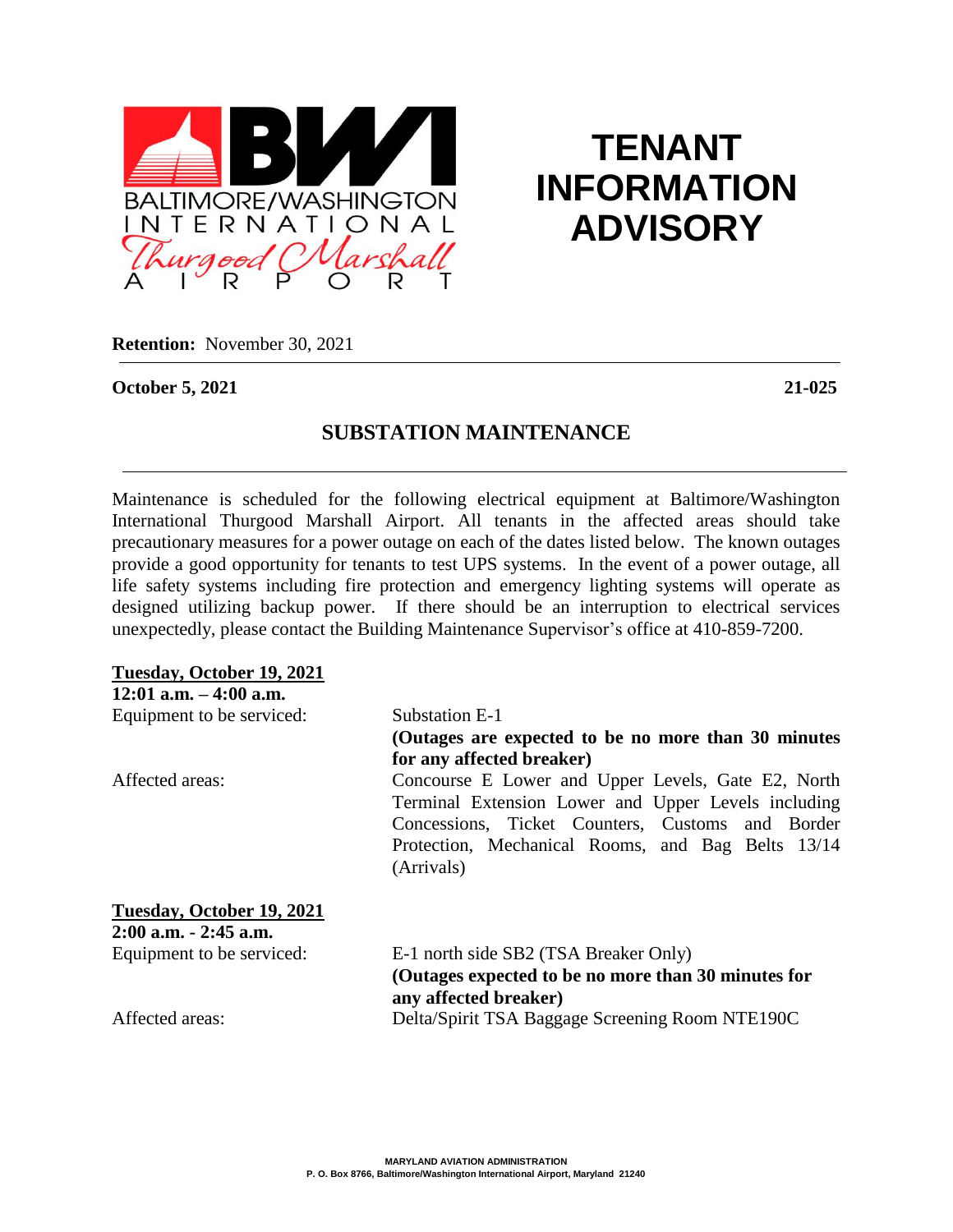Tenant Information Advisory 21-025 Page Two

### **Wednesday, October 20, 2021**

| $12:01$ a.m. $-4:00$ a.m. |                                                      |
|---------------------------|------------------------------------------------------|
| Equipment to be serviced: | Substation D-1                                       |
|                           | (Outages are expected to be no more than 30 minutes) |
|                           | for any affected breaker)                            |
| Affected areas:           | Lower and Upper Levels Concourse D and DX including  |
|                           | Concessions and Loading Bridges $D2 - D15$           |

# **Tuesday, November 2, 2021 (north side) Wednesday, November 3, 2021 (south side)**

**12:01 a.m. – 4:00 a.m.**

Equipment to be serviced: Substation E-3

# (**Outages are expected to be no more than 30 minutes for any affected breaker)**

Affected areas: Concourse E Gates E5 through E12, and North Terminal Extension Lower and Upper Levels including Concessions, Ticket Counters, Customs and Border Protection, Mechanical Rooms, Bag Belts (Arrivals), and Menzies Aviation (CBIS) server room E1119C

## **Wednesday, November 3, 2021 (south side)**

| $2:00$ a.m. $-2:45$ a.m.  |                                                      |
|---------------------------|------------------------------------------------------|
| Equipment to be serviced: | E-3 south side MDP (TSA Breaker Only)                |
|                           | (Outages expected to be no more than 30 minutes for  |
|                           | any affected breaker)                                |
| Affected areas:           | International Concourse E TSA baggage belt screening |

## **Thursday, November 4, 2021**

**12:01 a.m. – 4:00 a.m.** Equipment to be serviced: Substation ST-TU (**Outages are expected to be no more than 30 minutes for any affected breaker)** Affected areas: Central Terminal Lower and Upper Levels including Concessions, Pedestrian Tunnel, and Mechanical Room; Central Terminal elevators and escalators; and Hourly Garage moving walkways on Levels 1 and 6